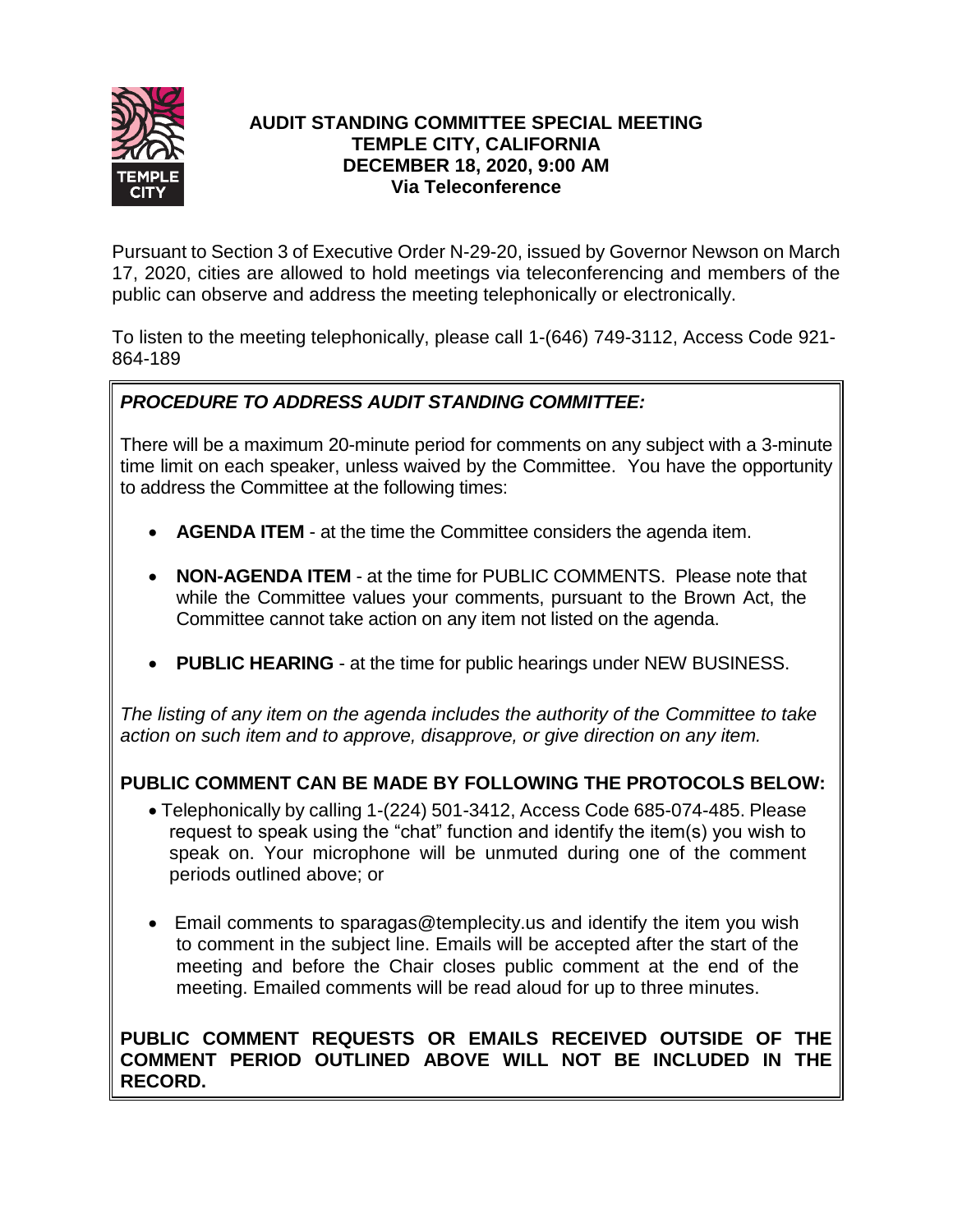Audit Standing Committee Agenda December 18, 2020 Page 2 of 3

#### **1. CALL TO ORDER**

**2. ROLL CALL** – Chairperson Mayor Chavez, Mayor Pro Tem Yu

### **3. PUBLIC COMMENTS**

#### **4. CONSENT CALENDAR**

### A. [APPROVAL OF MINUTES](https://ca-templecity.civicplus.com/DocumentCenter/View/15487/Minutes---Audit-Standing-Committee---2020-10-23)

The Audit Standing Committee is requested to review and approve the Minutes of the October 23, 2020.

Recommendation: Approve

#### **5. NEW BUSINESS**

A. Exit Conference – Final Fieldwork and Draft Comprehensive Annual Financial Report –Year Ended June 30, 2020

The Committee is requested to receive and file a verbal audit report for the scope and objectives of the audit to be performed for the year ended June 30, 2020.

[AU-C260 Communication,](https://ca-templecity.civicplus.com/DocumentCenter/View/15492/City-of-Temple-City-AU-C-260-Communication-2020-draft-12-16-20) CAFR [2020 draft,](https://ca-templecity.civicplus.com/DocumentCenter/View/15493/City-of-Temple-City-CAFR-2020-draft-12-16-20) [GAGAS Report 2020 draft,](https://ca-templecity.civicplus.com/DocumentCenter/View/15494/City-of-Temple-City-GAGAS-Report-2020-draft-12-16-20) [GANN](https://ca-templecity.civicplus.com/DocumentCenter/View/15495/City-of-Temple-City-GANN-Limit-AUP-2020-draft-12-16-20)  [Limit AUP 2020 draft.](https://ca-templecity.civicplus.com/DocumentCenter/View/15495/City-of-Temple-City-GANN-Limit-AUP-2020-draft-12-16-20)

| Presentation: | Roger Alfaro, Partner |
|---------------|-----------------------|
|               | Eide Bailly LLP       |

Recommendation: Receive and File Verbal Report

# **6. OTHER UPDATES FROM THE ADMINISTRATIVE SERVICES DIRECTOR**

**7. PUBLIC COMMENTS**

#### **8. SCHEDULE NEXT MEETING DATE**

#### **9. ADJOURNMENT**

In compliance with the Americans with Disabilities Act, if you need special assistance to participate in this meeting, please contact the City Clerk at (626) 285-2171. Notification 48 hours prior to the meeting will enable the City to make reasonable arrangements to ensure accessibility to this meeting.

*I hereby certify under penalty of perjury under the laws of the State of California that the foregoing agenda was posted on the Civic Center bulletin board not less than 24 hours prior to the meeting.*